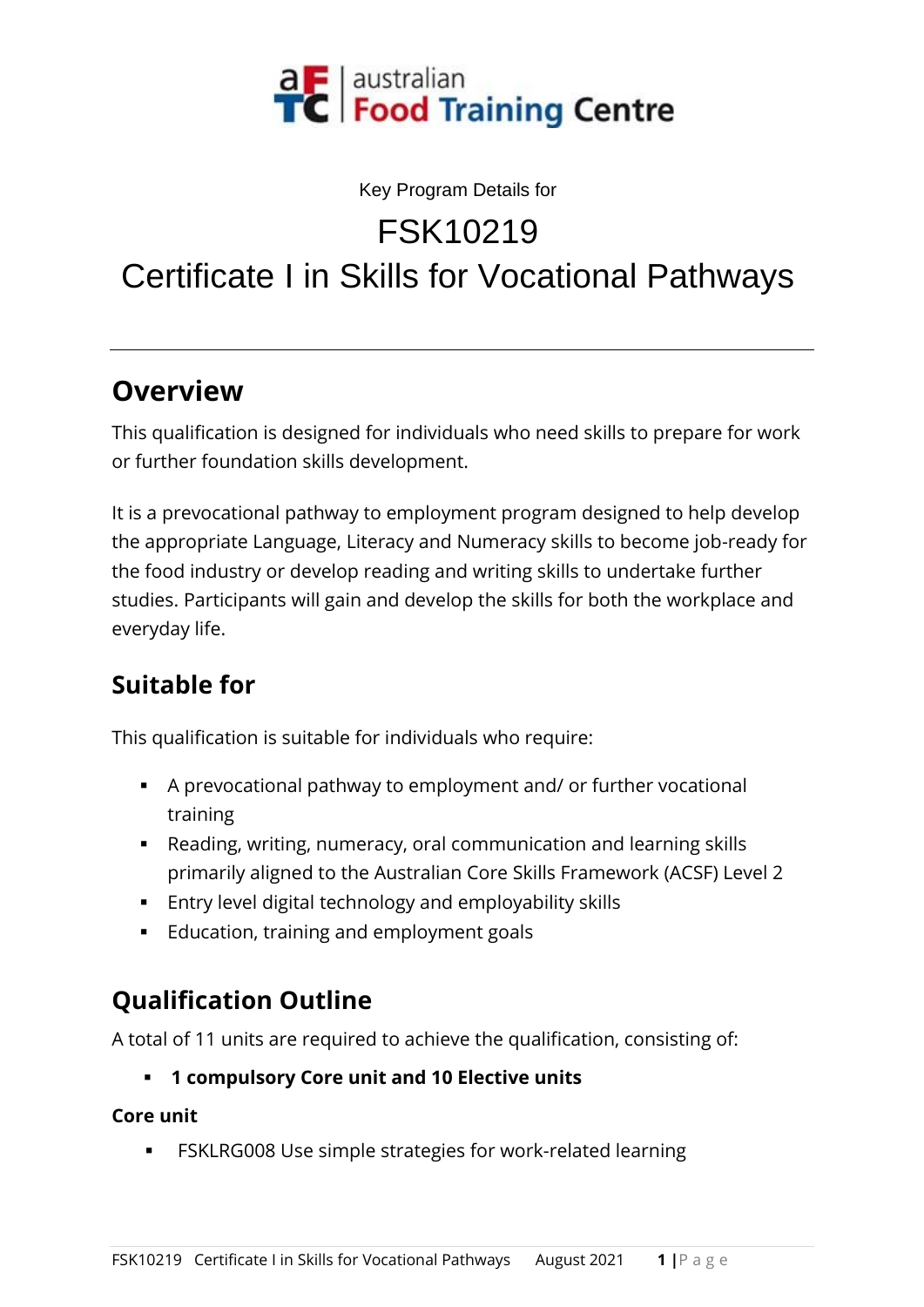#### **Elective units**

As this program has been specifically designed to meet the entry needs and career paths of potential employees for the food processing industry, the following ten elective units have been chosen. Alternative elective units may be selected depending on the specific needs of students.

- FSKNUM008 Use whole numbers and simple fractions, decimals and percentages for work
- **FSKNUM009** Use familiar and simple metric measurements for work
- FSKDIG002 Use digital technology for routine and simple workplace tasks
- FSKOCM003 Participate in familiar spoken interactions at work
- FSKOCM004 Use oral communication skills to participate in workplace meetings
- FSKRDG007 Read and respond to simple workplace information
- **•** FSKWTG006 Write simple workplace information
- FBPOPR1003 Communicate workplace information
- **•** FBPWHS1001 Identify safe work practices
- FBPFSY1001 Follow work procedures to maintain food safety

#### **Off-the-Job Workshops**

The Certificate I in Skills for Vocational Pathways requires up to 24 days of off-the-job delivery (4 days / week for 6 weeks).

For ease of delivery the core and elective units have been organised into an off-the-job training program consisting of 5 separate modules with each module focused around a particular theme. These themes have clearly defined Foundation skills and Core Skills for Work that have been integrated into all learning activities and job tasks.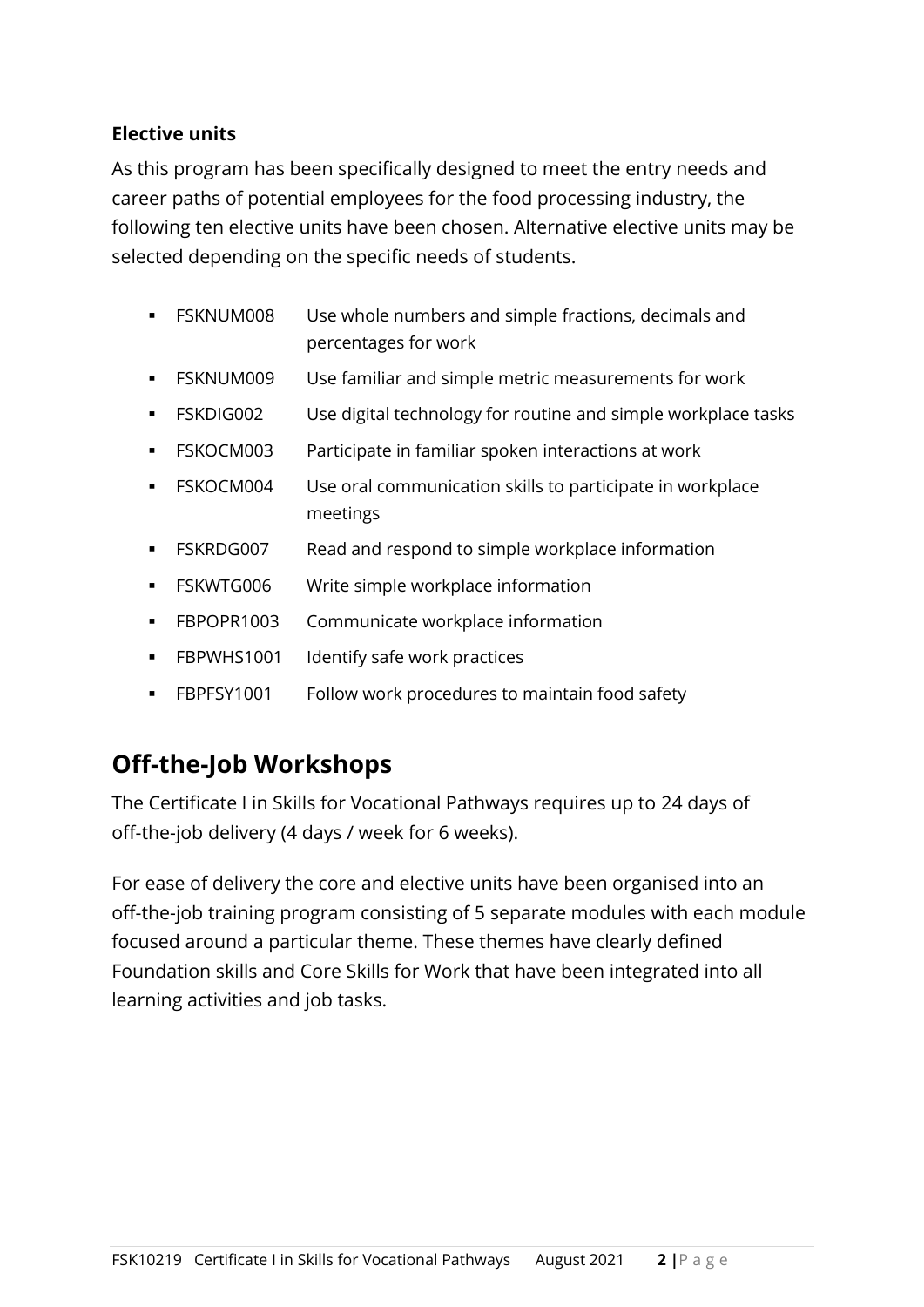| <b>Module</b>           | Code       | <b>Units</b>                                                                 |
|-------------------------|------------|------------------------------------------------------------------------------|
| Communicating           | FBPOPR1003 | Communicate workplace information                                            |
| at work - Part 1        | FSKOCM003  | Participate in familiar spoken interactions at work                          |
|                         | FSKOCM004  | Use oral communication skills to participate in<br>workplace meetings        |
|                         | FSKRDG007  | Read and respond to simple workplace<br>information                          |
|                         | FSKWTG006  | Write simple workplace information                                           |
| Communicating           | FBPOPR1003 | Communicate workplace information                                            |
| at work - Part 2        | FSKRDG007  | Read and respond to simple workplace<br>information                          |
|                         | FSKWTG006  | Write simple workplace information                                           |
|                         | KSKLRG008  | Use simple strategies for work-related learning                              |
| Work safely             | FBPWHS1001 | Identify safe work practices                                                 |
|                         | FSKRDG007  | Read and respond to simple workplace<br>information                          |
|                         | FSKWTG006  | Write simple workplace information                                           |
| Food safety             | FBPFSY1001 | Follow work procedures to maintain food safety                               |
|                         | FSKRDG007  | Read and respond to simple workplace<br>information                          |
|                         | FSKWTG006  | Write simple workplace information                                           |
| Working with<br>numbers | FSKNUM008  | Use whole numbers and simple fractions,<br>decimals and percentages for work |
|                         | FSKNUM009  | Use familiar and simple metric measurements for<br>work                      |
|                         | FSKDIG002  | Use digital technology for routine and simple<br>workplace tasks             |
| Workplace quality       | FBPOPR1009 | Follow work procedures to maintain quality                                   |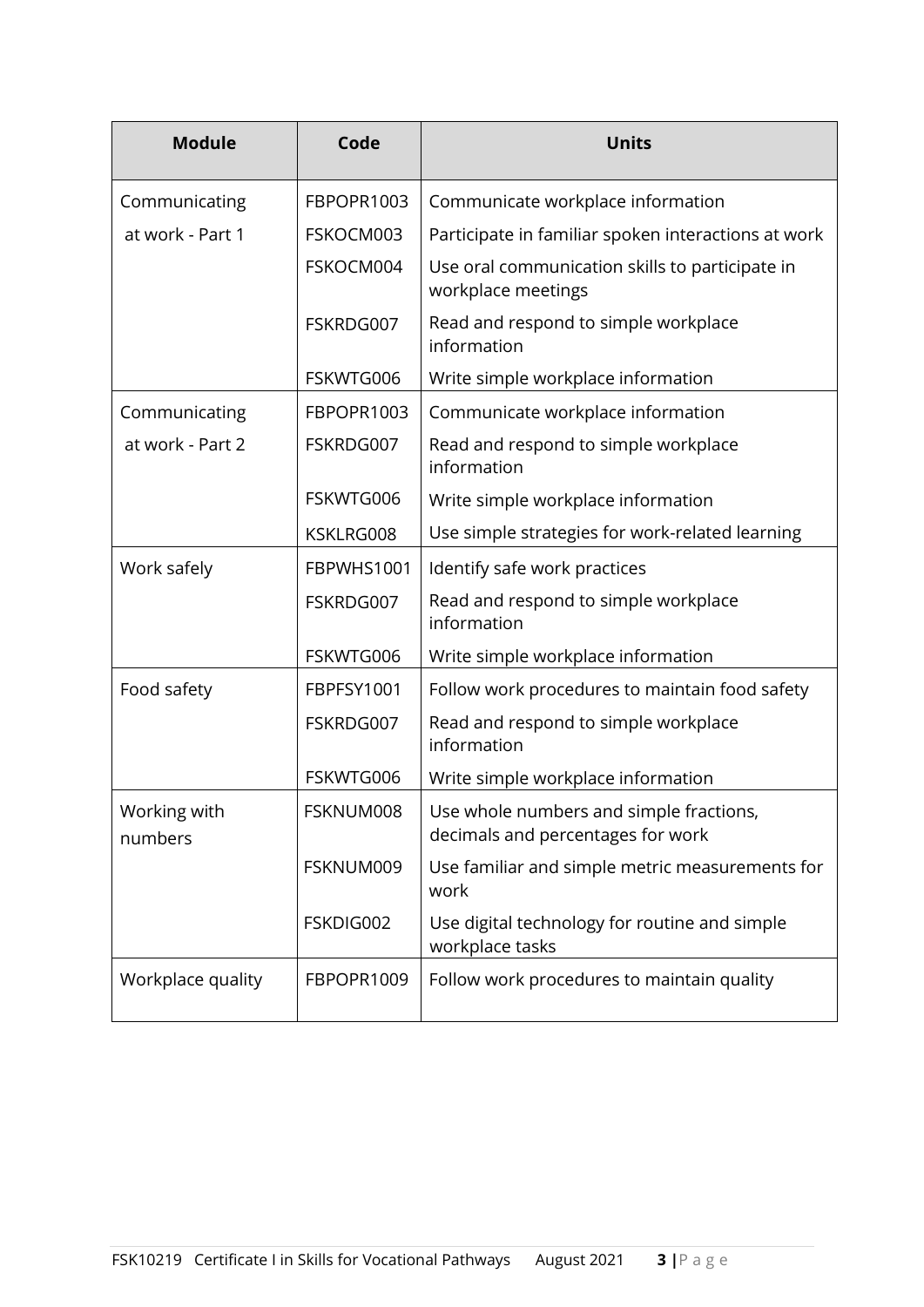**Duration:** The program is delivered over a 6-week period x 4 days / week, 9:00 am – 2:30 pm.

**Note:** This qualification is current from 14th November 2019.

**Venue:** All training workshops are run at Regency TAFE, 137 Days Rd, Regency Park SA.

**Clothing and Equipment:** There is no specific clothing or equipment needed for learners to provide for the workshops.

### **Recognition of Prior Learning**

Participants have the opportunity to first be assessed against the competencies being undertaken. This may result in the recognition of some units or parts of units without the need for formal training. The main focus of RPL is to determine the student's current level of competency, so that courses can be tailored to gain maximum benefit from each training investment.

▪ Download our RPL Brochure to find out more.

#### **Support for Participants**

Students undergo an initial assessment at the program orientation to identify any equity issues. This includes a pre-enrolment language, literacy and numeracy assessment (based on the Australian Core Skills Framework) to confirm the suitability and capacity of all students to meet industry literacy requirements and the requirements for the program itself.

Language, literacy and to a lesser extent numeracy are typical challenges faced by employees that work in the food processing industry. The Australian Food Training Centre aims to ensure that our courses and training programs meet the needs of a changing, dynamic and diverse workforce. We therefore encourage students from non-English speaking backgrounds to enrol (or with any other unique learning needs) and can arrange learner support as required. This support includes areas such as language, literacy and numeracy skills and in general study skills.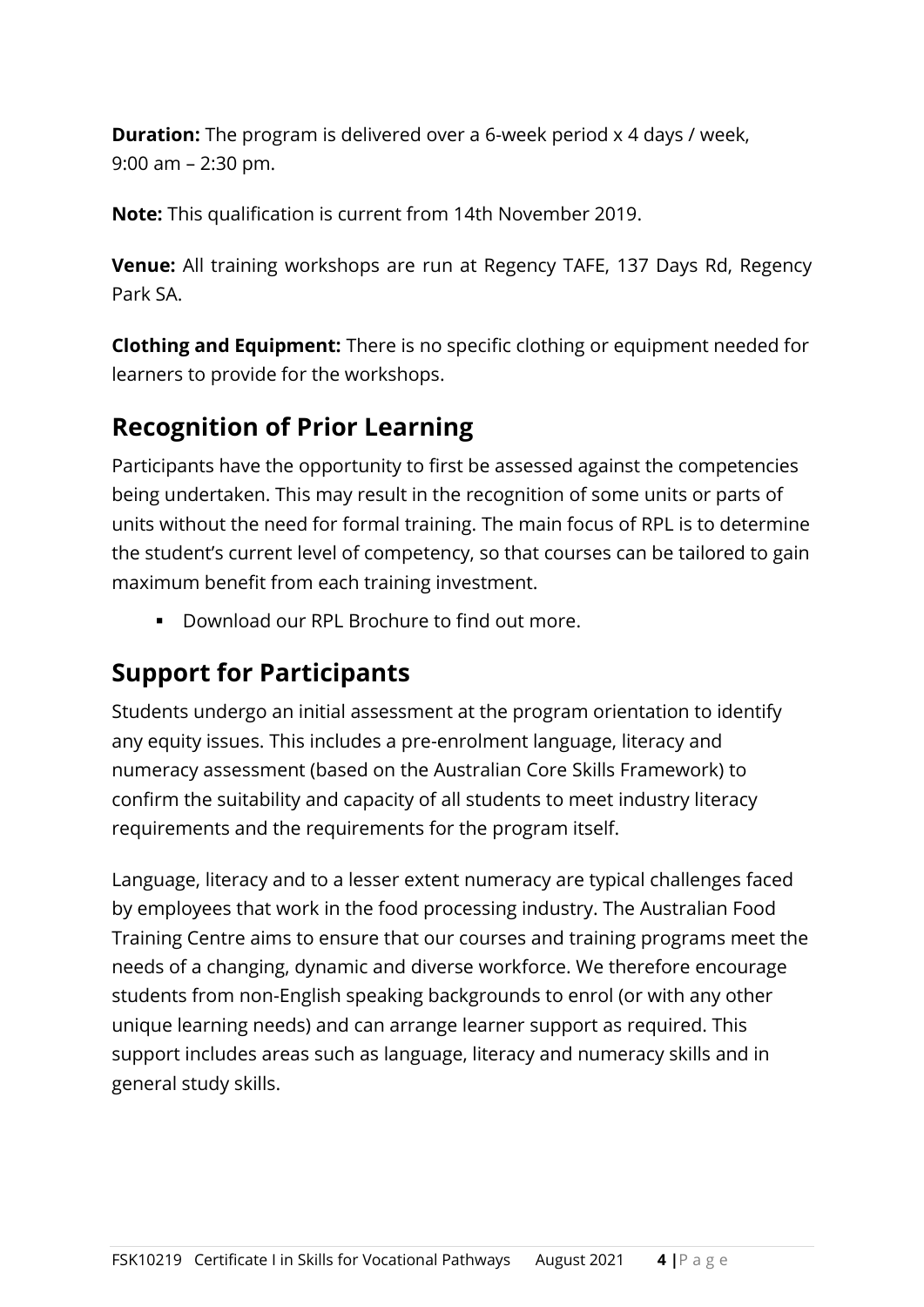#### **Employment Prospects and Future Educational Opportunities**

The Certificate I in Skills for Vocational Pathways supports students in career planning and development by offering them the opportunity to develop both their LLN skills and their vocational skills during their initial employment, so they are job ready for industry.

Upon course completion, higher studies are available including the Certificate II in Skills for Work and Vocational Pathways and other specialist courses. This course positions students well to advance their careers in the fields of food manufacturing and food packaging.

#### **Course Admission Requirements / Pre-requisites**

There are no pre-requisites for entry to this course, however applicants will be required to attend an information session and undertake a Basic Skills assessment to confirm they have suitable Language, Literacy and Numeracy skills to cope with the reading, writing, speaking and numeracy demands of the qualification. This assessment occurs prior to any offers of course enrolment being given.

#### **Our Fees**

Our services are provided through government funded training schemes.

▪ Download our Course Fees brochure to find out more.

### **Subsidised Training**

For eligible students, this course is subsidised by the South Australian Government.

Visit www.skills.sa.gov.au for eligibility and subsidy criteria or contact the Skills and Employment Infoline on 1800 673 097 for assistance.

Please contact the Australian Food Training Centre on 08 8288 0288 for any further information you may require.

 $\ddot{\phantom{0}}$